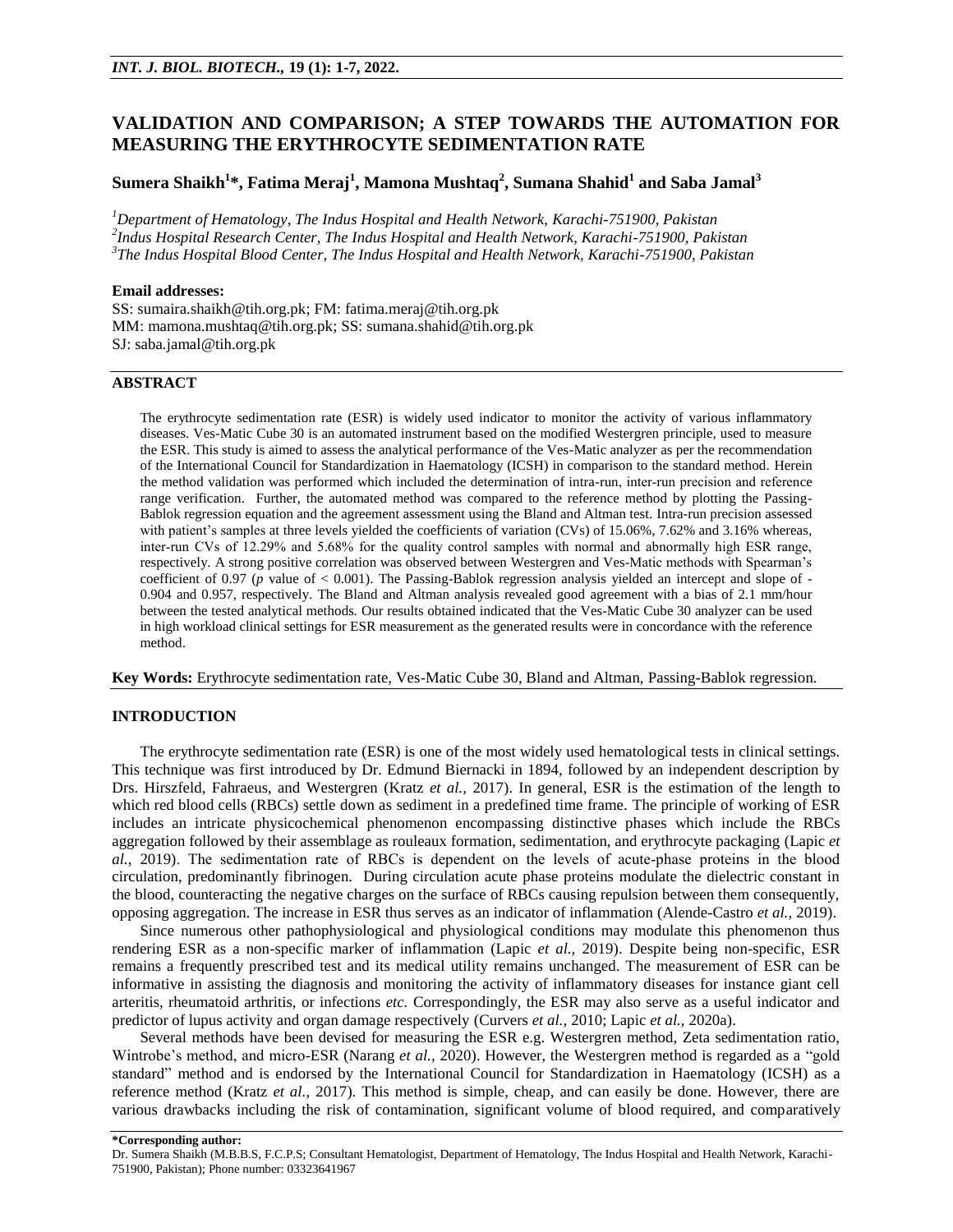increased duration for analysis (>1 hour) (Erdogan *et al.,* 2021; Orkmez *et al.,* 2021). Consequently, during the last two decades novel automated and semi-automated methods have been introduced to overcome the limitations of the conventional Westergren method. These methods are much better suited in terms of reproducibility, the safety, reduced processing time, and lessen biohazards risks (Guarner *et al.,* 2021).

These new procedures are either regarded as modified Westergren methods or alternate methods based on the extent of diversion in comparison to the standard method. Moreover, it is also acclaimed that novel technologies and analyzers have to be thoroughly evaluated prior to their utility in routine practice. The procedures efficient enough to yield comparable results to the Westergren method with diluted blood in 1 h or normalized to 1 h are of clinical significance (Kratz *et al.,* 2017; Jou *et al.,* 2011).

The present study aims to evaluate the performance of the Ves-Matic Cube 30 analyzer (Disease Diagnostica Senese, Siena, Italy) and to compare its performance in reference to the Westergren method.

#### **MATERIALS AND METHODS**

A comparative study of analytical methods was conducted in the department of hematology at The Indus hospital and Health Network Karachi, Pakistan after getting ethical approval from the hospital's ethical review committee (IHHN\_IRB\_2021\_04\_015). The investigation is mainly divided into two phases, method validation, and method comparison.

### **Method Validation**

#### **1. Intra-run Precision**

Three patient samples representing low (0-20mm/ hour), middle (21-80 mm/h) and high (51- >100mm/h) ESR were analyzed in 10 replicates each.

#### **2. Inter-run Precision**

Inter-run precision was obtained from analysis of commercial control samples on two levels (normal and abnormally high) in triplicate for seven consecutive days.

### **3. Reference Interval Validation**

Whole blood samples from 10 healthy males and 10 healthy females were used to test whether the analyzer is efficient enough in providing an output for the samples within the reference range.

The mean, standard deviation, and coefficient of variation were calculated, inter-precision was also accessed by Levey and Jennings plot (Levey and Jennings, 1950).

#### **Method Comparison**

The method comparison study was conducted on 30 samples (highly lipemic and hemolyzed samples were excluded from the study) and readings were obtained from the manual as well as automated method. The comparison between the two methods was assessed by plotting agreement between the two, utilizing the Bland and Altman test (Bland and Altman, 1986; Gerke, 2020). Moreover, linear regression was also plotted utilizing the Passing and Bablok's (Passing and Bablok, 1983) regression equation. The agreement and regression tests were performed via XLSTAT24 (Addinsoft, 2019).

#### **Principle of Working**

### **1. Manual Westergren Method**

The whole blood samples (1.6 mL) were drawn by venipuncture and placed in vacuum blacktop tubes containing Ethylenediaminetetraacetic acid (EDTA) as an anticoagulant. The content was homogenized by manual tapping. The blood in the tubes was aspirated into pipettes (diameter: 4.5x230 mm) followed by the subsequent placement in a vertical upright manner for one hour at room temperature. The ESR was recorded via visual inspection as the length traveled by RBCs from the top of the pipette to the upper limit of RBCs sediment (Dewi *et al.,* 2019).

### **2. Ves-Matic Cube 30**

The Ves-Matic Cube 30, an automatic bench analyzer allows the determination of the ESR of 30 samples at a time on the hematocrit tube. The Ves-Matic Cube 30 analyzer is based on the modified Westergren method. The process starts with the automatic homogenization of the blood for two minutes with EDTA to permit erythrocytes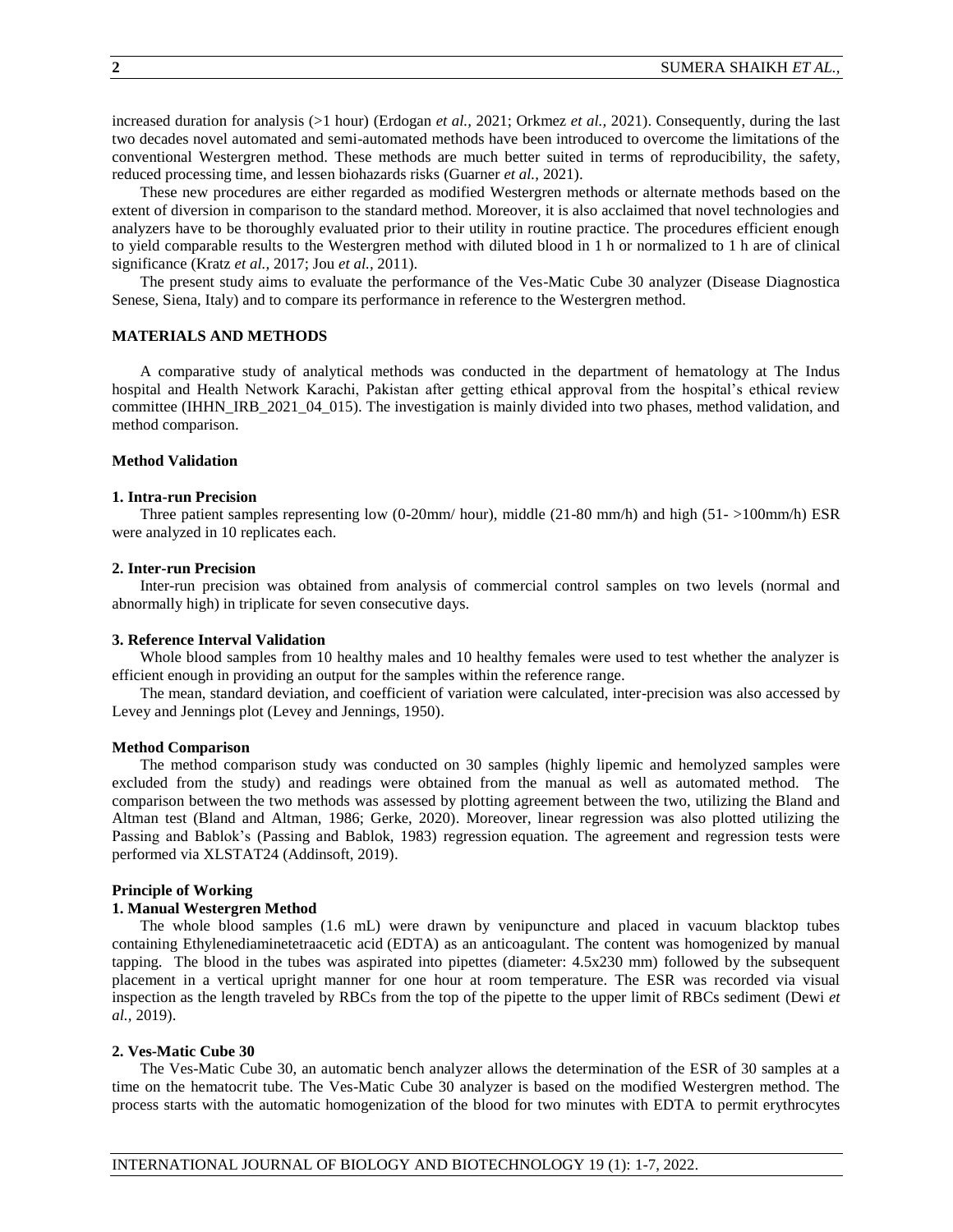disaggregation. It is followed by the placement of the samples onto the test tube holder chain. An optoelectronic light source initially scans the tubes and measures the initial height of the blood column. The samples are then incubated for 20 minutes and afterward the shift in optical density is recorded which is the difference between the optical density from plasma layer to sediment layer. The obtained readings were subjected to automatic conversion in standard Westergren units as per the manufacturer's recommendations (Bogdaycioglu *et al.,* 2015; Cerutti *et al.,* 2011).

## **RESULTS**

### **Method Validation**

The results of inter-run and intra-run precision utilizing the quality control and patient samples are presented in Table 1. Analysis of commercial control samples for 7 consecutive days in triplicate yielded an inter-run CV of 12.29% for the normal range and 5.68% for the abnormal range. Obtained intra-run CVs for commercial samples were 9, 8, 0, 9, 8, 12, 7 and 0.8 1.6, 1.6, 2.4, 10.4, 5.1, and 5.4% for normal and high-level quality control samples, respectively.

Table 1. Intra-run precision achieved by analyzing three levels of patient samples (high, low and normal) in 10 replicates.

| <b>Samples</b>         | Mean ESR (mm) | <b>SD</b> | CV             |
|------------------------|---------------|-----------|----------------|
|                        | $(n=10)$      | (±)       | $\binom{0}{0}$ |
| Low $(0-20mm/h)$       | 2.10          | 0.32      | 15.06          |
| Middle $(21-80$ mm/h)  | 25.10         | 1.91      | 7.62           |
| High $(51 - 100$ mm/h) | 104.60        | 3.31      | 3.16           |

SD: standard deviation, CV: coefficient of variation

The Levey Jennings plot for inter-run precision is depicted in Fig. 1 which also indicated that most of the data points are within acceptable deviation range. Furthermore, the reference ranges were also calculated which indicated ESR within the range of 4-25 mm/hour for females and 2-9 mm/hour for males and mean ESR of 12.70 ± 7.54 and  $4.80 \pm 1.93$  for females and males, respectively.



Fig.1. Levey-Jennings Plot for quality control samples a) with normal range b) abnormally high range.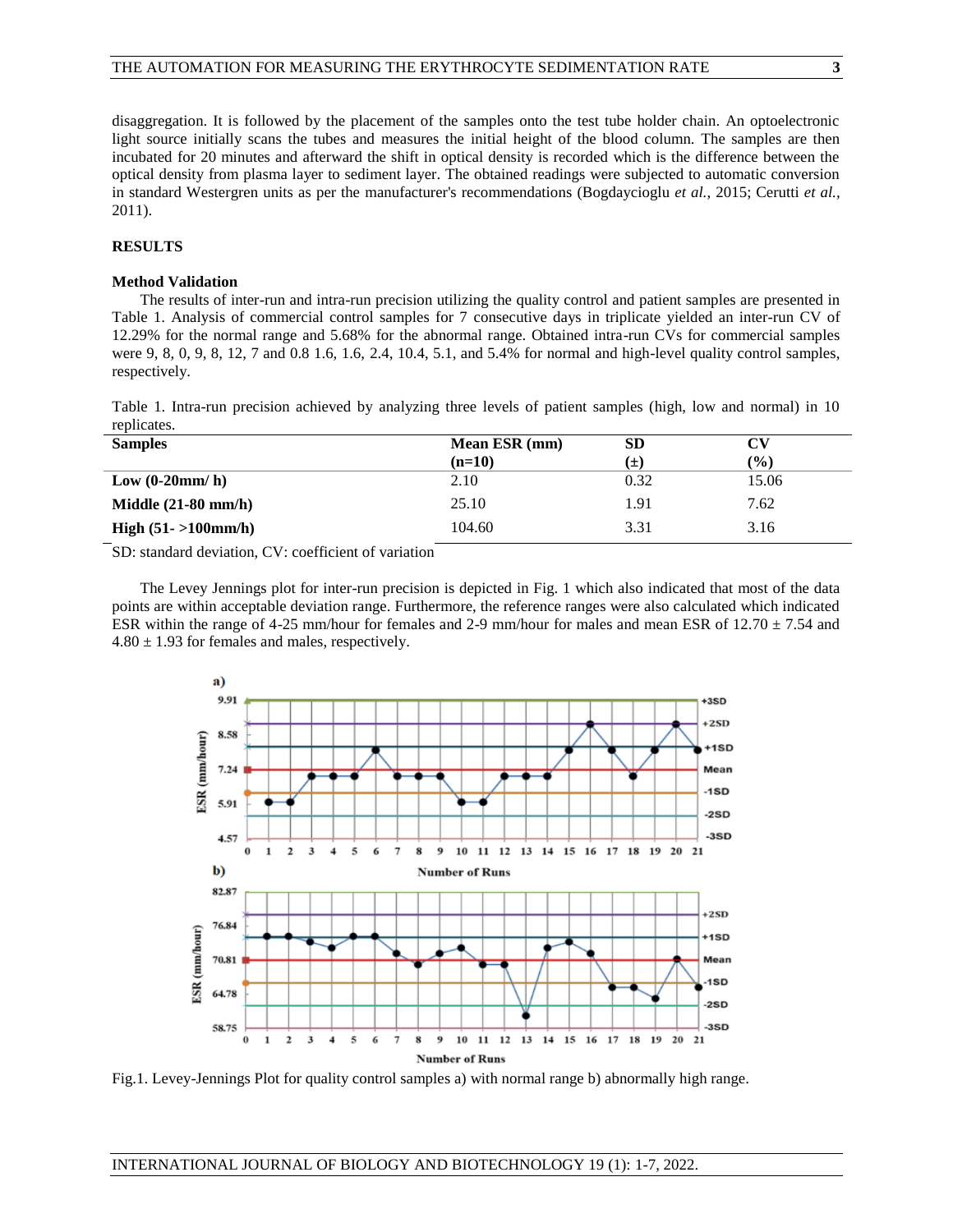### **Method Comparison**

The study population for analytical techniques comparison consisted of 30 patient samples and exhibited mean ESR of  $8.40 \pm 5.23$ ,  $29.00 \pm 6.42$ ,  $66.44 \pm 19.53$  and  $5.60 \pm 2.76$ ,  $29.00 \pm 5.33$ ,  $62.55 \pm 16.58$  mm/h for normal, middle, and higher range of ESR calculated by automated and manual methods respectively. The strong positive correlation (95%, CI: 0.93-0.99, *p* <0.001) was obtained from Spearman's correlation test (Table 2).

Table 2. Analysis of the Spearman's Correlation test on the erythrocyte sedimentation rate (ESR) measurement methods.

| <b>Samples</b>         | n  | <b>Method</b>     | <b>Correlation</b><br>Coefficient (r) |
|------------------------|----|-------------------|---------------------------------------|
| <b>Spearman's Test</b> | 30 | Manual            | 0.97                                  |
|                        | 30 | Ves-Matic Cube 30 |                                       |

Figure 2 depicts a regression analysis used to evaluate the validity of the automated method in compared to the standard method.



Fig. 2. Passing and Bablok plot displaying the regression curve between the reference method and Ves-Matic Cube 30 analyzer.



Fig. 3. Bland and Altman plot displaying the agreement between the Westergren and Ves-Matic Cube 30 method.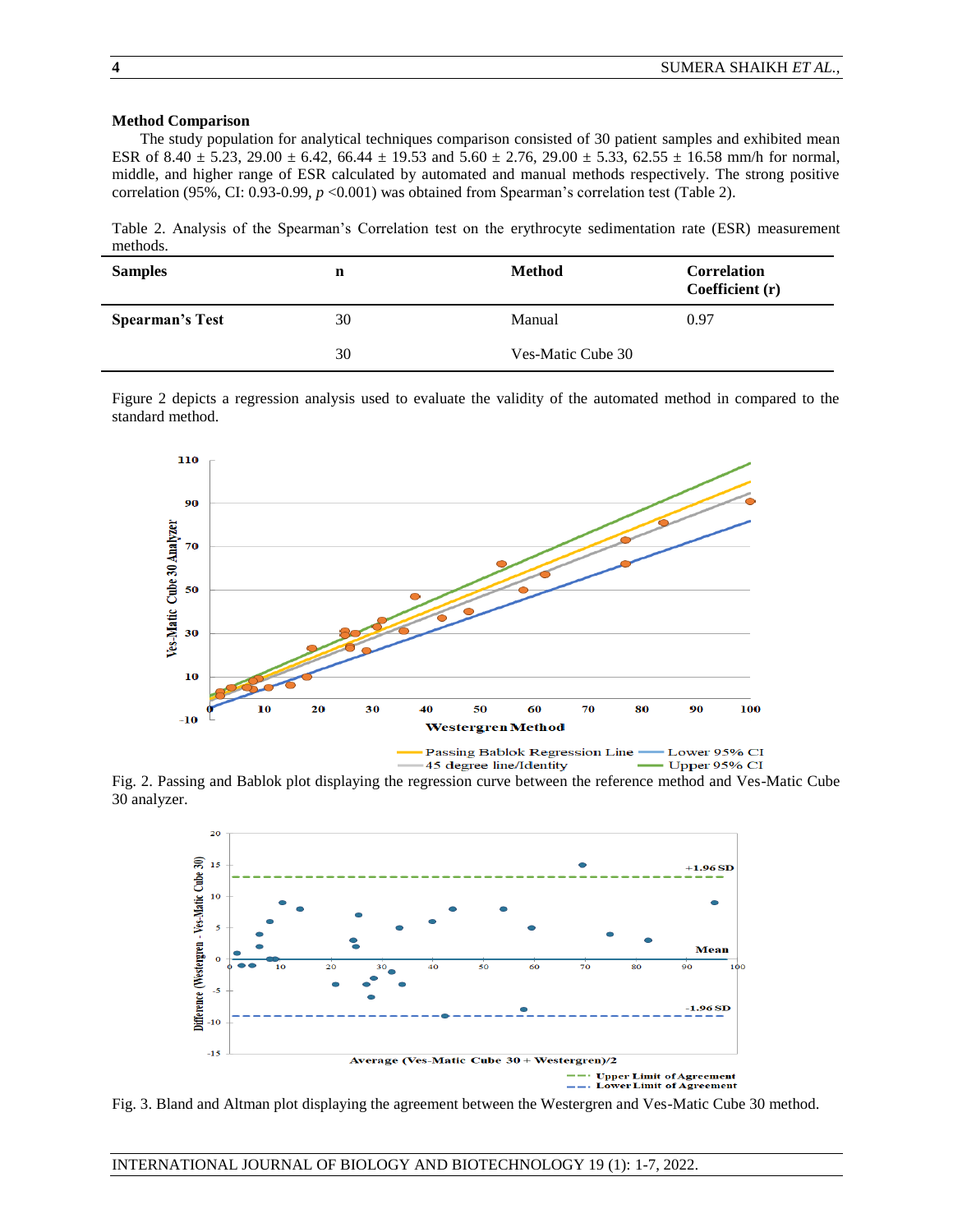The regression equation was  $y = -0.904 + 0.957$  x. Bland and Altman's plot defined a bias (mean difference) of 2.1 and a standard deviation of 5.63. While 95% limit of agreement range from -8.944 to 13.144 units. Fig. 3 represents the agreement plot between the tested methods.

#### **DISCUSSION**

The ESR is a simple test and perhaps the most extensively measured index of acute inflammatory responses in clinical laboratories. Though lacks specificity, ESR is still in frequent use by clinicians in diseases diagnosis consequently guiding treatment options and prognostication (Chauffaille *et al.,* 2021; Tishkowski and Gupta, 2021).

The conventional Westergren method for the estimation of ESR has served the medical community not less than 70 years however, the Westergren method being manual, possess some inherent limitations. The wide range of variables and the multiple tasks involved can lead to erroneous results whereas the obnoxious risk of infection to the laboratory practitioners and relatively long analysis time cannot be disregarded (Erdogan *et al.,* 2021; Happe *et al.,* 2002)

Consequently, newer automated and semi-automated methods have been introduced that are much better suited in terms of safety and time. Furthermore, the recently devised ESR analyzers bypass the additional dilution steps and thus enhance practitioner's safety and optimize laboratory workflow (Niyibizi *et al.,* 2018). The Ves-Matic is one of such modern automated analyzers used for the estimation of ESR (Pieri *et al.,* 2021; Sezer *et al.,* 2013). However, prior to the implementation of such automated techniques in routine laboratory practices, method validation is of central importance. In this regard, the present investigation was undertaken to validate and compare the Ves-Matic analyzer with the conventional Westergren method. Such validation studies enable the laboratory technologists to use methods that are more appropriate and convenient in routine settings replacing the time taking and laborious procedures to ensure comparability with the standard method.

This study indicated that Ves-Matic Cube 30 presents with satisfactory precision characteristics as recommended by International Council for Standardization in Haematology (ICSH). A much better intra-run precision of Ves-Matic Cube 30 was revealed as indicated by the least standard deviation and hence lower coefficients of variation than a previously reported for iSED (Lepic *et al.,* 2020b). The least dispersion around the mean was observed for ESR under the normal range followed by the middle range. Likewise, when subjected to intra-run precision utilizing commercial control samples at both estimated levels yielded low CVs with decreased precision for normal range in comparison to high range samples. Our results are in accordance with a number of other studies reported in past aimed at the validation regardless of the measurement tool utilized or the very different underlying principle (Erdogan *et al.,* 2021; Dewi *et al.,* 2019; Cerutti *et al.,* 2011). Owing to the reasonable precision, it was deduced that the tested automated analyzer is efficient enough to be subjected for comparability testing against the internationally recognized method. The comparison between the Ves-Matic Cube 30 and Westergren method revealed a higher positive correlation, signifying the existence of linear relation and no significant differences between the two methods.

The two of the tested analytical methods for ESR estimation were further compared by generating a Passing Bablok regression plot. It determines bias and is considered a model test for comparing clinical methods due to its robustness against outliers and allows imprecision both in the X and Y variables. Passing–Bablok regression analysis comparing ESR measurements from Ves-Matic Cube 30 relative to the measurements obtained from the manual method indicated reliable estimation by the automated method as most of the data points were within the 95% confidence interval.

The 95% limits of agreement were also calculated between the manual and automated methods utilizing the Bland and Altman analysis. We inferred that for the evaluated ESR values measured by Ves-Matic Cube 30 for 95% of the subjects would be 8.94 mm/h below the manual ESR or 13.14 mm/hour above it. The least dispersion and maximum correlation signify that the ESR measurement by two methods showed good agreement.

In our study, more variations were observed for low followed by high ESR values, between the two methods. For low ESR values, the calculated mean difference was  $2.8 \pm 3.73$  (95% CI: 0.09 to 0.94; with least correlation coefficient 0.729;  $p < 0.017$ ), for middle there was no difference recorded at average (95% CI: 0.09 to 0.93; correlation coefficient 0.696;  $p < 0.017$ ) and for high ESR values, mean difference was  $3.899 \pm 7.849$  (95% CI: – 0.55 to 0.99 with correlation coefficient 0.918;  $p < 0.001$ ).

However, it is also evident from the results that regardless of efforts made in the past years in the pursuit of standardization of the ESR measuring method, the variation can still be observed. It can be attributed to the differential ability of the tested methods involving the measurement of different phases of the erythrocyte's sedimentation process.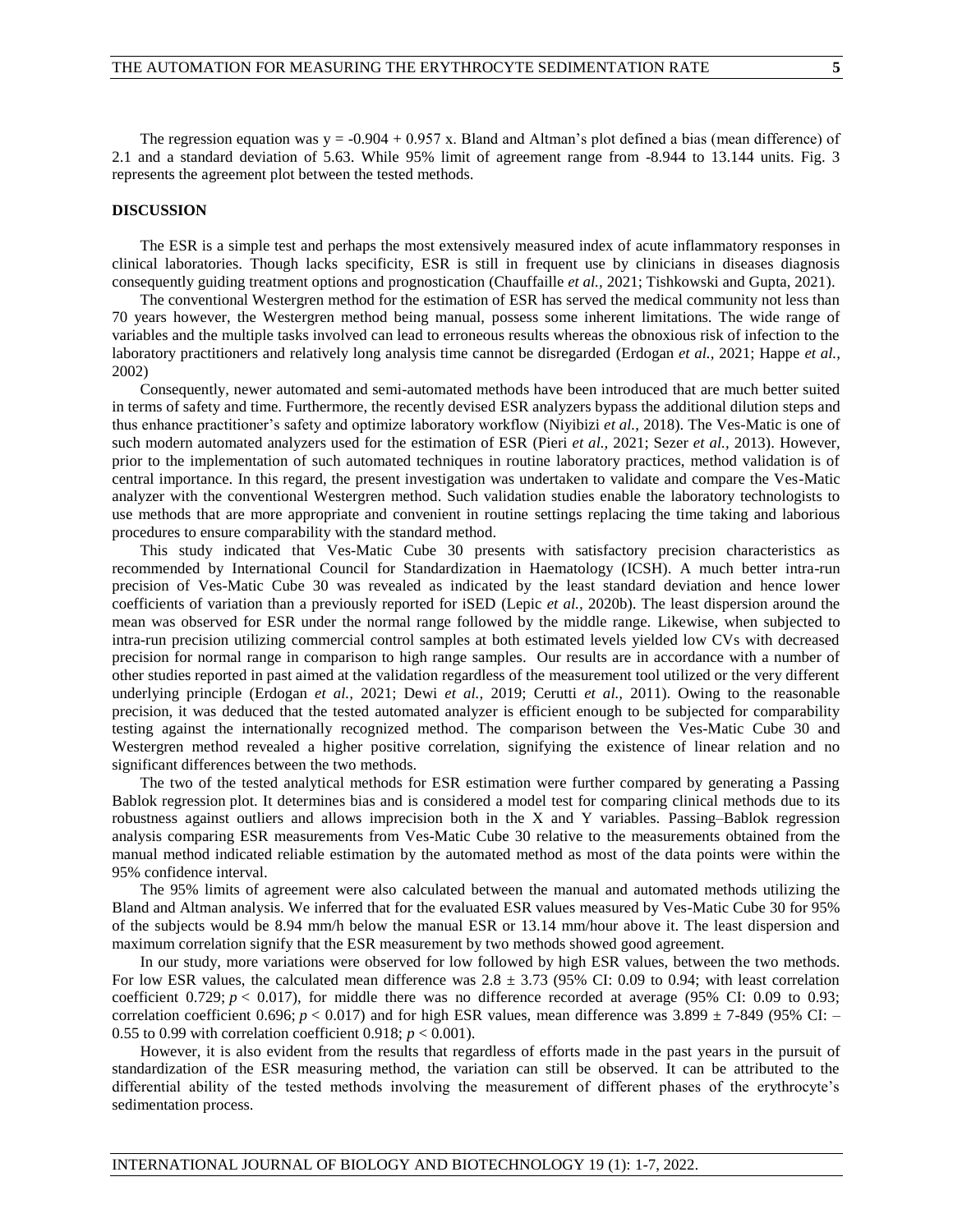### **Conclusion**

The tested method (Ves-Matic Cube 30) showed a good correlation to the Westergren method (as indicated by Spearman's correlation test, regression, and agreement analysis). These findings indicate that Ves-Matic Cube 30 might be a reliable and suitable alternate to Westergren in a high workload clinical setting. This study was conducted on a small sample size, however, provides a basis for further testing. Hence it is suggested to further test the validity of the Ves-Matic Cube 30 analyzer.

# **DECLARATIONS**

# **Conflict of Interest**

The authors have no conflicts of interest to declare that are relevant to the content of this article.

# **Grant Support & Financial Disclosures**

The authors did not receive support from any organization for the submitted work.

### **Authors Contribution**

SS\* is the corresponding author and contributed to study idea, design and manuscript review. SS performed the experiment under the supervision of SS\* and FM. MM did the data analysis and manuscript write-up. FM and SJ did a critical review of the manuscript.

#### **Patients consent**

The present investigation was conducted on retrospective data, therefore, it was not possible to take consent from the patients. Though, data confidentiality was maintained throughout the study and prior to the study the approval was acquired from the hospital's review board (IHHN-IRB\_2021\_04\_015).

### **REFERENCES**

Addinsoft, A. (2019). *XLSTAT statistical and data analysis solution*. Long Island, NY, USA.

- Alende-Castro, V., M. Alonso-Sampedro, N. Vazquez-Temprano, C. Tuñez, D. Rey, C. García-Iglesias, B. Sopeña, F. Gude and A. Gonzalez-Quintela (2019). Factors influencing erythrocyte sedimentation rate in adults: new evidence for an old test. *Medicine*, 98(34): e16816. DOI: 10.1097/MD.0000000000016816.
- Bland, J.M. and D. Altman (1986). Statistical methods for assessing agreement between two methods of clinical measurement. *Lancet,* 327(8476): 307-310. DOI: 10.1016/S0140-6736(86)90837-8.
- Boğdaycioğlu, N., F.M. Yilmaz, S. Sezer and E. Oğuz (2015). Comparison of iSED and Ves‐Matic Cube 200 erythrocyte sedimentation rate measurements with Westergren method. *Journal of Clinical Laboratory Analysis*, 29(5): 397-404. DOI: 10.1002/jcla.21786.
- Cerutti, H., C. Muzzi, R. Leoncini, C. Scapellato, A. Cortelazzo, E. Furlani and R. Guerranti (2011). Erythrocyte sedimentation rate measurement by VES Matic Cube 80 in relation to inflammation plasma proteins. *Journal of Clinical Laboratory Analysis,* 25(3): 198-202. DOI: 10.1002/jcla.20457.
- Chauffaille, de M.L., I.Y. Takihi, W.H. Prieto, P.D. Russo, A.F. Sandes, A.B. Perazzio, M.C. Silva and M.V. Gonçalves (2021). New reference values for the old erythrocyte sedimentation rate. *International Journal of Laboratory Hematology,* 43(4):O214-O217. DOI: 10.1111/ijlh.13523.
- Curvers, J., J. Kooren, M. Laan, E. van Lierop, D. Van de Kerkhof, V. Scharnhorst and M. Herruer (2010). Evaluation of the Ves-Matic Cube 200 erythrocyte sedimentation method: comparison with Westergren-based methods. *American Journal of Clinical Pathology,* 134(4): 653-660. DOI: 10.1309/AJCPMEWW62BGQHJH.
- Dewi, M.M., S. Herawati, N.K. Mulyantari and I. P. Prabawa (2019). The comparison of erythrocyte sedimentation rate (ESR) modify Westergren Caretium Xc-A30 and Westergren Manual in Clinical Pathology Laboratory, Sanglah General Hospital, Denpasar, Bali. *Bali Medical Journal,* 8(2): 396-399. DOI: 10.15562/bmj.v8i2.1401.
- Erdogan, S., R. Firat, G. Avcioglu, G. Yilmaz, O. Erel and F.M. Yilmaz (2021). Is Vision C interchangeable with the modified Westergren method for the erythrocyte sedimentation rate? *Turkish Journal of Biochemistry,* DOI: 10.1515/tjb-2020-0090.
- Gerke, O. (2020). Reporting standards for a Bland–Altman agreement analysis: A review of methodological reviews. *Diagnostics,* 10(5): 334. DOI: 10.3390/diagnostics10050334.
- Guarner, J., H.K. Dolan and L. Cole (2015). Erythrocyte sedimentation rate: journey verifying a new method for an imperfect test. *American Journal of Clinical Pathology,* 144: 536-538. DOI: 10.1309/AJCPQO81BGTKTVJJ.
- Happe, M.R., D.F. Battafarano, D.P. Dooley, T.A. Rennie, F.T. Murphy, T.J. Casey and J.A. Ward (2002). Validation of the Diesse Mini-Ves erythrocyte sedimentation rate (ESR) analyzer using the Westergren ESR